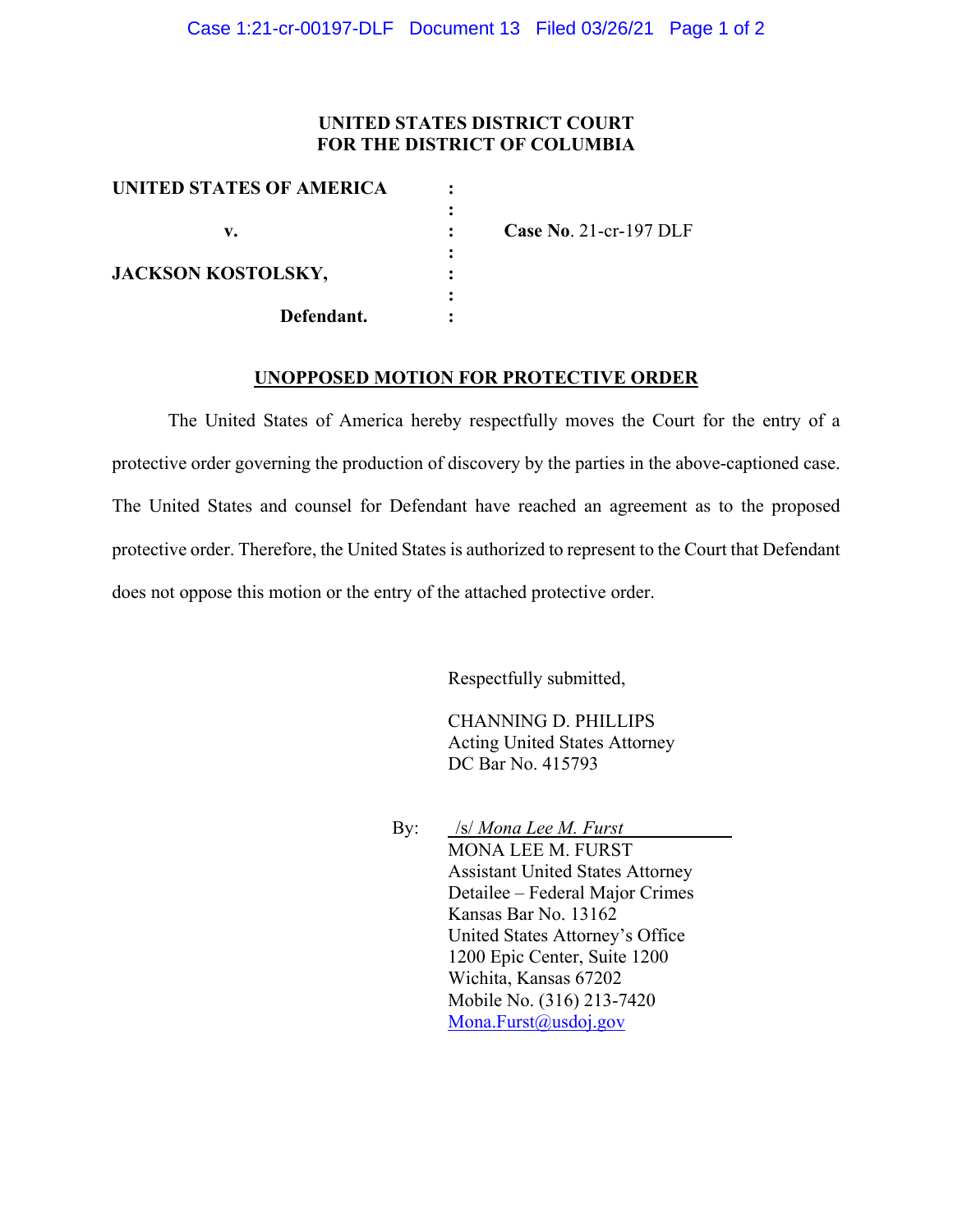Case 1:21-cr-00197-DLF Document 13 Filed 03/26/21 Page 2 of 2

# **CERTIFICATE OF SERVICE**

I HEREBY CERTIFY that I caused a copy of this pleading to be served upon defense counsel via ECF on March 26, 2021.

*/s/ Mona Lee M. Furst*

MONA LEE M. FURST Assistant United States Attorney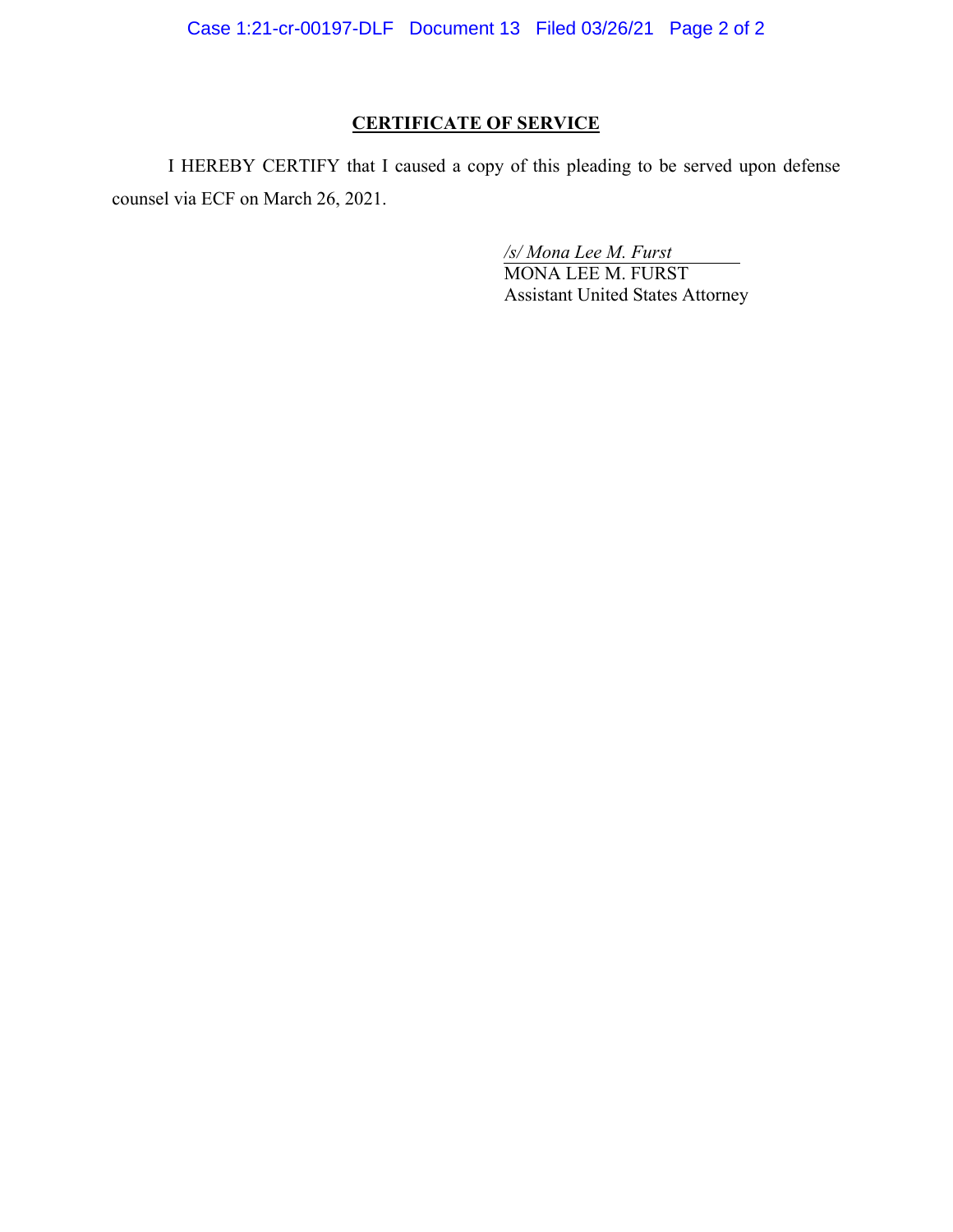### **UNITED STATES DISTRICT COURT FOR THE DISTRICT OF COLUMBIA**

| <b>Case No. 21-cr-197 DLF</b> |
|-------------------------------|
|                               |
|                               |
|                               |
|                               |
|                               |

#### **PROTECTIVE ORDER GOVERNING DISCOVERY**

To expedite the flow of discovery material between the parties and adequately protect the

United States' legitimate interests, it is, pursuant to the Court's authority under Fed. R. Crim. P.

16(d)(1) and with the consent of the parties, ORDERED:

1. **Materials Subject to this Order.** This Order governs materials provided by the

United States at any stage of discovery during this case and which the United States has

identified as either "Sensitive" or "Highly Sensitive." Examples of materials that the United

States may designate as "Sensitive" or "Highly Sensitive" pursuant to this Order include but are

not limited to:

- a. Personal identity information as identified in Rule 49.1 of the Federal Rules of Criminal Procedure, as well as telephone numbers, email addresses, driver's license numbers, and similar unique identifying information;
- b. Information regarding the government's confidential sources;
- c. Information that may jeopardize witness security;
- d. Contact information for, photographs of, and private conversations with individuals that do not appear to be related to the criminal conduct in this case;
- e. Medical or mental health records;
- f. Sources and methods law-enforcement officials have used, and will continue to use, to investigate other criminal conduct related to the publicly filed charges;
- g. Surveillance camera footage from the U.S. Capitol Police's extensive system of cameras on U.S. Capitol grounds;<sup>1</sup>

 $1$  To be clear, this does not include footage from body worn cameras from other police departments that responded on January 6, 2021, the vast amount of which the United States will *not* designate as Sensitive or Highly Sensitive. (Body worn camera footage will be marked Sensitive or Highly Sensitive only if it contains material described in paragraph one above or for a similar reason not anticipated by this Order.)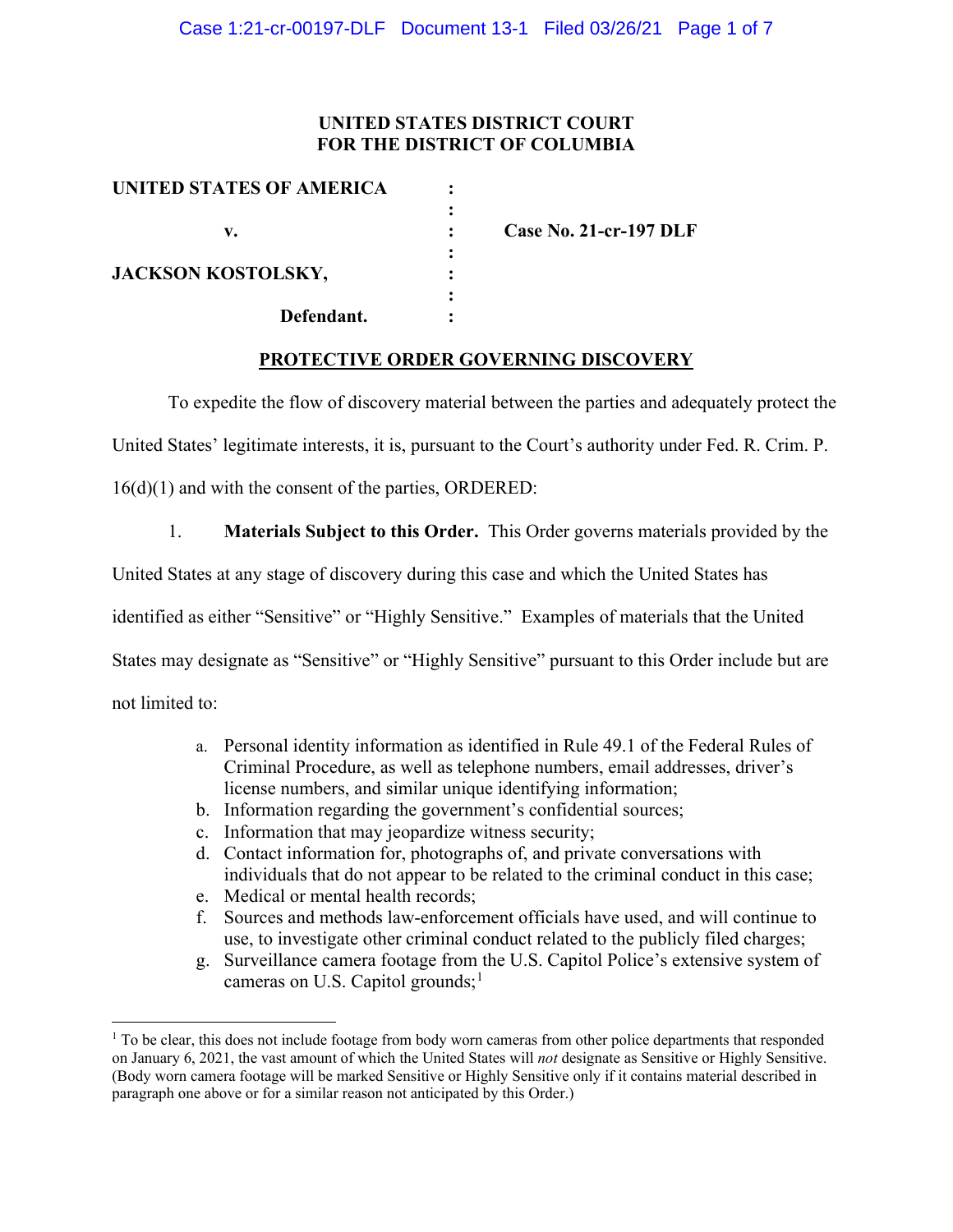- h. Repair estimates from the Architect of the Capitol;
- i. Materials designated as "security information" pursuant 2 U.S.C. §1979; and
- j. Tax returns or tax information.

This Order will not be used to designate materials as Sensitive or Highly Sensitive unless such designation is necessary for one of the reasons stated in this paragraph or for a similar reason not anticipated by this Order. The government agrees to make every effort to provide discovery in a manner that will allow for most discovery to be produced without such designations.

2. **Defendant.** Any reference to "Defendant" herein refers individually to each

defendant identified in the caption above.

3. **Legal Defense Team.** The "legal defense team" includes defense counsel

(defined as counsel of record in this case, including any post-conviction or appellate counsel)

and any attorneys, investigators, paralegals, support staff, and expert witnesses who are advising

or assisting defense counsel in connection with this case.

# 4. **Rules for the Handling of Sensitive and Highly Sensitive Materials.**

- a. **Limitations on Use.** Defendant and the legal defense team may use Sensitive and Highly Sensitive discovery materials solely in connection with the defense of this case and any other case connected to the events at the United States Capitol on January 6, 2021, including any post-conviction or appellate litigation, and for no other purpose, and in connection with no other proceeding, without further order of this Court.
- b. **Limitations on Dissemination.** No Sensitive or Highly Sensitive materials, or the information contained therein, may be disclosed to any persons other than Defendant, the legal defense team, or the person to whom the Sensitive or Highly Sensitive information solely and directly pertains or his/her counsel, without agreement of the United States or prior authorization from the Court.
- c. **Limitations on Reproduction.** Defendant, the legal defense team, and authorized persons shall not copy or reproduce the Sensitive or Highly Sensitive materials except in order to provide copies of the materials for use in connection with this case by Defendant, the legal defense team, the person to whom the Sensitive or Highly Sensitive information solely and directly pertains or his/her counsel, and other persons to whom the Court may authorize disclosure (collectively, "authorized persons").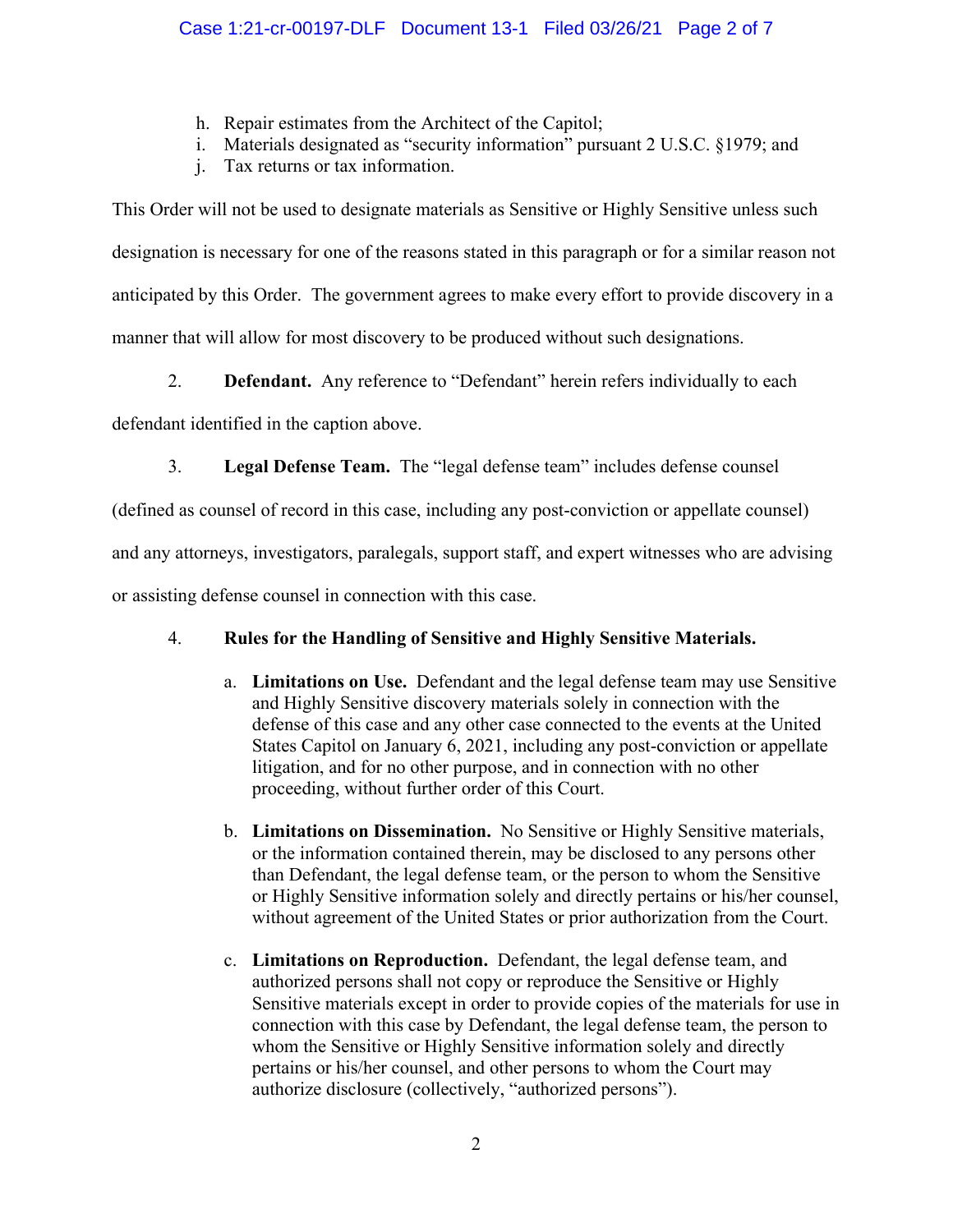If defense counsel provides Defendant access to Sensitive or Highly Sensitive materials, defense counsel must advise Defendant that Defendant may not record any personal identity information as identified in Rule 49.1 of the Federal Rules of Criminal Procedure or any telephone numbers, email addresses, driver's license numbers, and similar unique identifying information. By signing the attached affirmation, Defendant agrees not to do so.

Copies and reproductions, and any notes or records made in relation to the contents of the Sensitive and Highly Sensitive materials, are to be treated in the same manner as the original materials.

- d. **Court Filings.** Absent prior agreement by the parties or permission from the Court, no party shall disclose materials designated as Sensitive or Highly Sensitive in any public filing with the Court. Such materials shall be submitted under seal. The Clerk shall accept for filing under seal any filings so marked by the parties pursuant to this Order.
- e. **Court Hearings.** The restrictions in this Order shall not limit either party in the use of the materials in judicial proceedings in this case. The procedures for use of designated Sensitive and Highly Sensitive materials during any hearing or the trial of this matter shall be determined by the parties and the Court in advance of the hearing or trial. No party shall disclose materials designated Sensitive or Highly Sensitive in open court without agreement by the parties that such materials may be disclosed in open court or prior consideration by the Court.

## 5. **Additional Rules for Handling of Sensitive Materials.** The following

additional terms apply to Sensitive materials:

a. **Storage.** Sensitive materials must be maintained in the custody and control of Defendant, the legal defense team, and authorized persons. This restriction shall not apply to the person to whom the Sensitive information solely and directly pertains or his/her attorney.

## 6. **Additional Rules for Handling of Highly Sensitive Materials.** The following

additional rules apply to Highly Sensitive materials:

a. **Additional Limitations on Dissemination.** Defense counsel may not provide a copy of Highly Sensitive materials to Defendant or permit Defendant to view such materials unsupervised by defense counsel or an attorney, investigator, paralegal, or support staff person employed by defense counsel. The parties agree that defense counsel or an attorney, investigator, paralegal,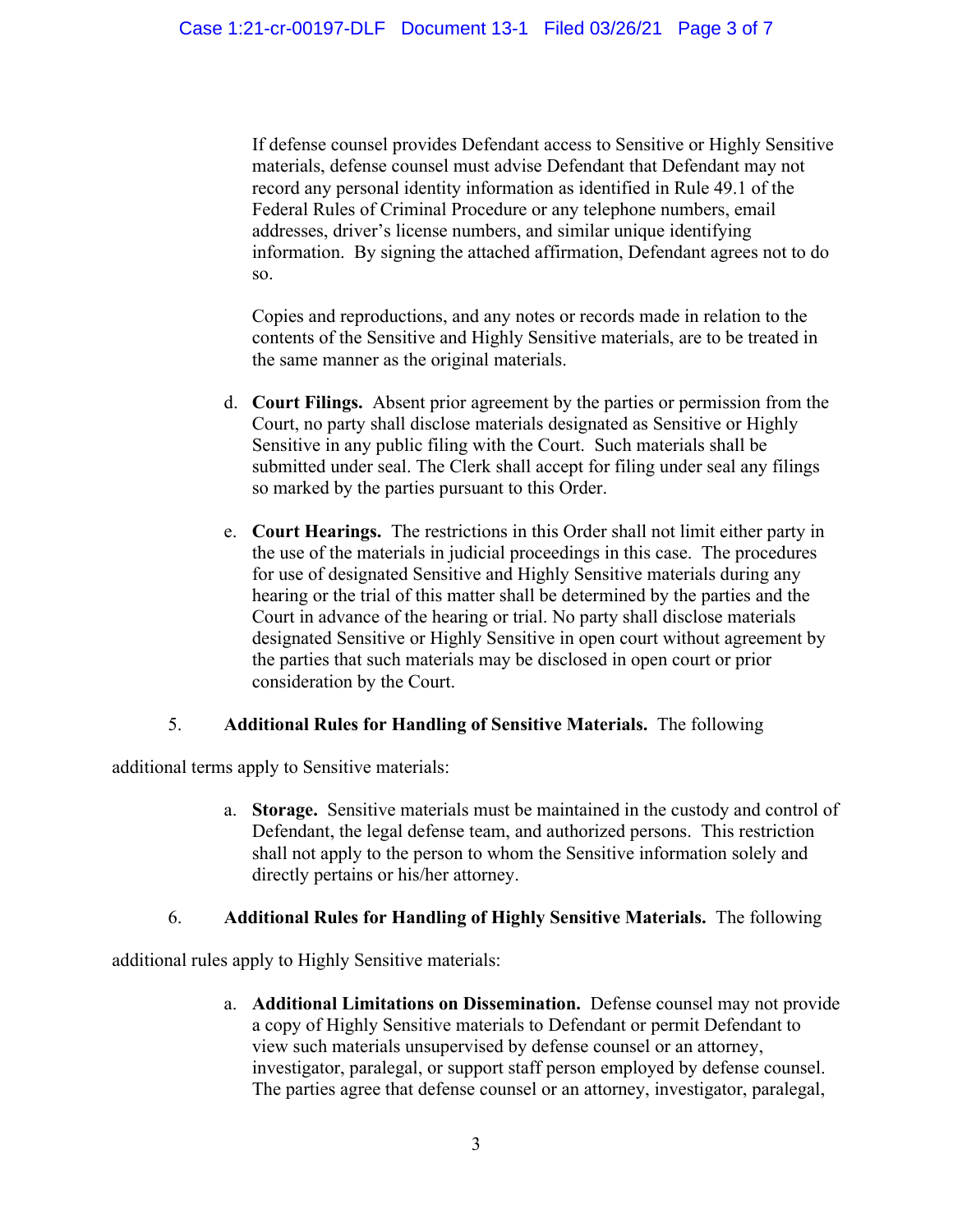or support staff person employed by defense counsel, may supervise Defendant by allowing access to Highly Sensitive materials through a cloudbased delivery system that permits Defendant to view the materials but does not permit Defendant the ability to download; provided that, prior to doing so, defense counsel first provides notice to the United States and allow the United States to file an objection with the Court if no agreement is reached.

- b. **Additional Limitations on Reproduction.** Counsel agrees that prior to showing materials to Defendant designated as Highly Sensitive, counsel or an attorney, investigator, paralegal, or support staff person employed by defense counsel will read Defendant the relevant parts of this Order, and remind Defendant of the consequences of violating the Order. If Defendant takes notes regarding Highly Sensitive materials, counsel or an attorney, investigator, paralegal, or support staff person employed by defense counsel must take reasonable steps to determine whether Defendant has copied any personal identity information as identified in Rule 49.1 of the Federal Rules of Criminal Procedure or any telephone numbers, email addresses, driver's license numbers, and similar unique identifying information.
- c. **Storage.** Highly Sensitive materials must be maintained in the custody and control of the legal defense team and authorized persons. This restriction shall not apply to the person to whom the Highly Sensitive information solely and directly pertains or his/her attorney.

7. **Viewing by Incarcerated Defendants.** If Defendant is in the custody of the

United States Marshals Service, defense counsel is authorized to provide a copy of discovery materials to the appropriate point of contact so that the defendant can view the discovery materials, subject to the terms of this Order.

8. **Disputes.** The parties shall make a good faith effort to resolve any dispute about a sensitivity designation before requesting the Court's intervention. The United States may agree to remove or reduce a sensitivity designation without further order of this Court. Whenever the redaction of specified information will resolve the basis for which a sensitivity designation was applied, the United States will agree to redaction, and such redaction will render the materials no longer subject to this Order. Any agreement to reduce or remove a sensitivity designation or to redact specific information shall be memorialized in writing.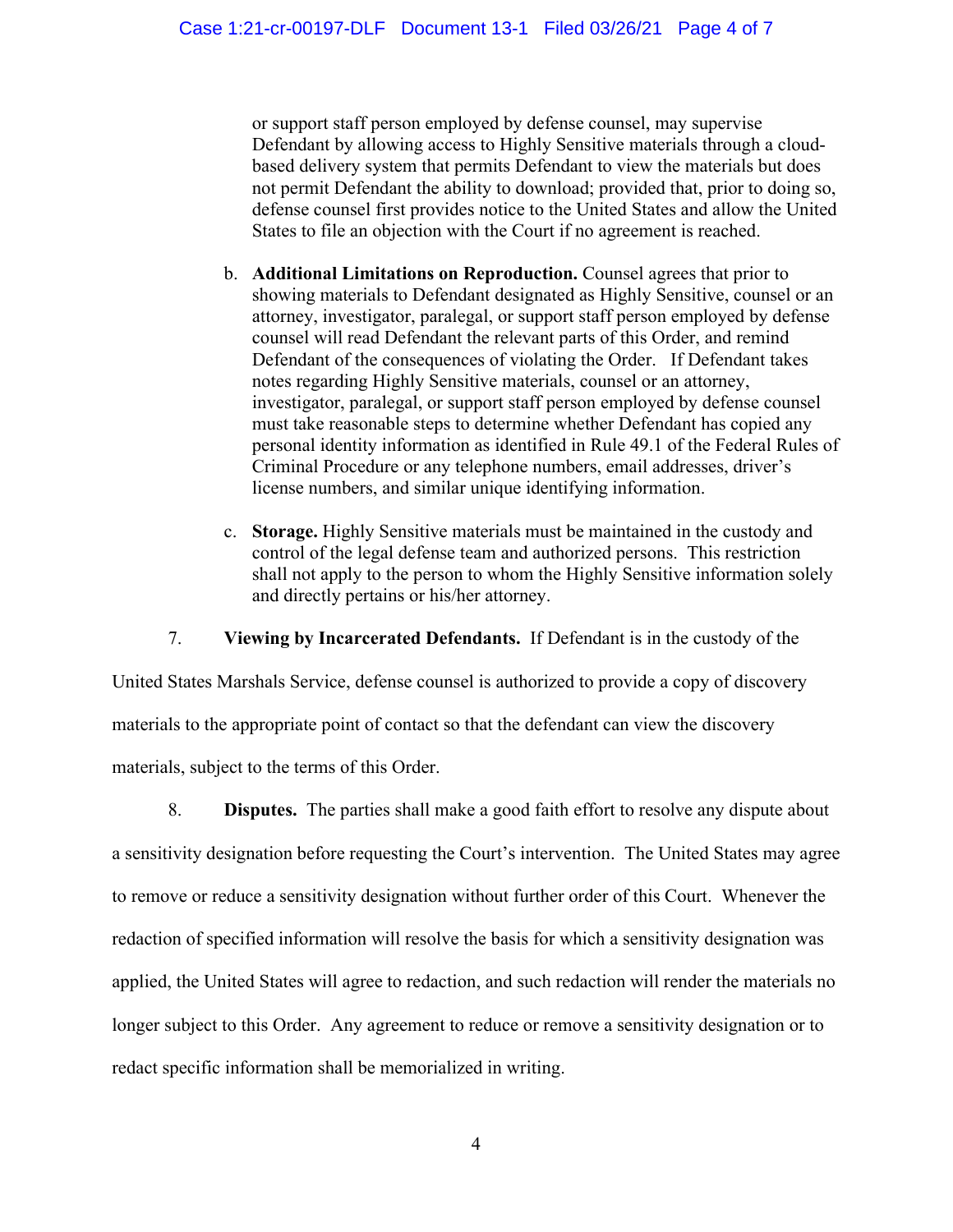#### Case 1:21-cr-00197-DLF Document 13-1 Filed 03/26/21 Page 5 of 7

9. **Modification Permitted.** Nothing in this Order shall prevent any party from seeking modification of this Order nor prevent the defense from contesting a sensitivity designation. The parties agree that the burden of demonstrating the need for a protective order remains with the government at all times.

10. **Failure not Waiver.** The failure by the United States to designate any materials as Sensitive or Highly Sensitive upon disclosure shall not constitute a waiver of the United States' ability to later designate the materials as Sensitive or Highly Sensitive but the government must separately identify and memorialize the changed status of those materials in writing.

11. **Automatic Exclusions from this Order.** This Order does not apply to materials that:

- a. Are, or later become, part of the public court record, including materials that have been received in evidence in this or other public trials or hearings;
- b. Were derived directly from Defendant or that pertain solely to Defendant. Examples of such materials include Defendant's own financial records, telephone records, digital device downloads, social media records, electronic communications, arrest records, and statements to law enforcement; <sup>2</sup> and
- c. Materials that the defense obtains by means other than discovery.
- 12. **Government's Discovery Obligations.** Nothing in this Order modifies the

United States' obligations at any stage of discovery in this case pursuant to Federal Rules of

Criminal Procedure 16 and 26.2, Local Criminal Rule 5.1, 18 U.S.C. § 3500 (the Jencks Act),

and the government's general obligation to produce exculpatory and impeachment information in

criminal cases.

 $2$  Discoverable materials that were derived directly from Defendant or that pertain solely to Defendant are exempt from this Order regardless of whether the United States has designated any such materials as "Sensitive" or "Highly Sensitive" because the same materials are being provided or made available to co-defendants or other persons charged in connection with the events at the United States Capitol on January 6, 2021.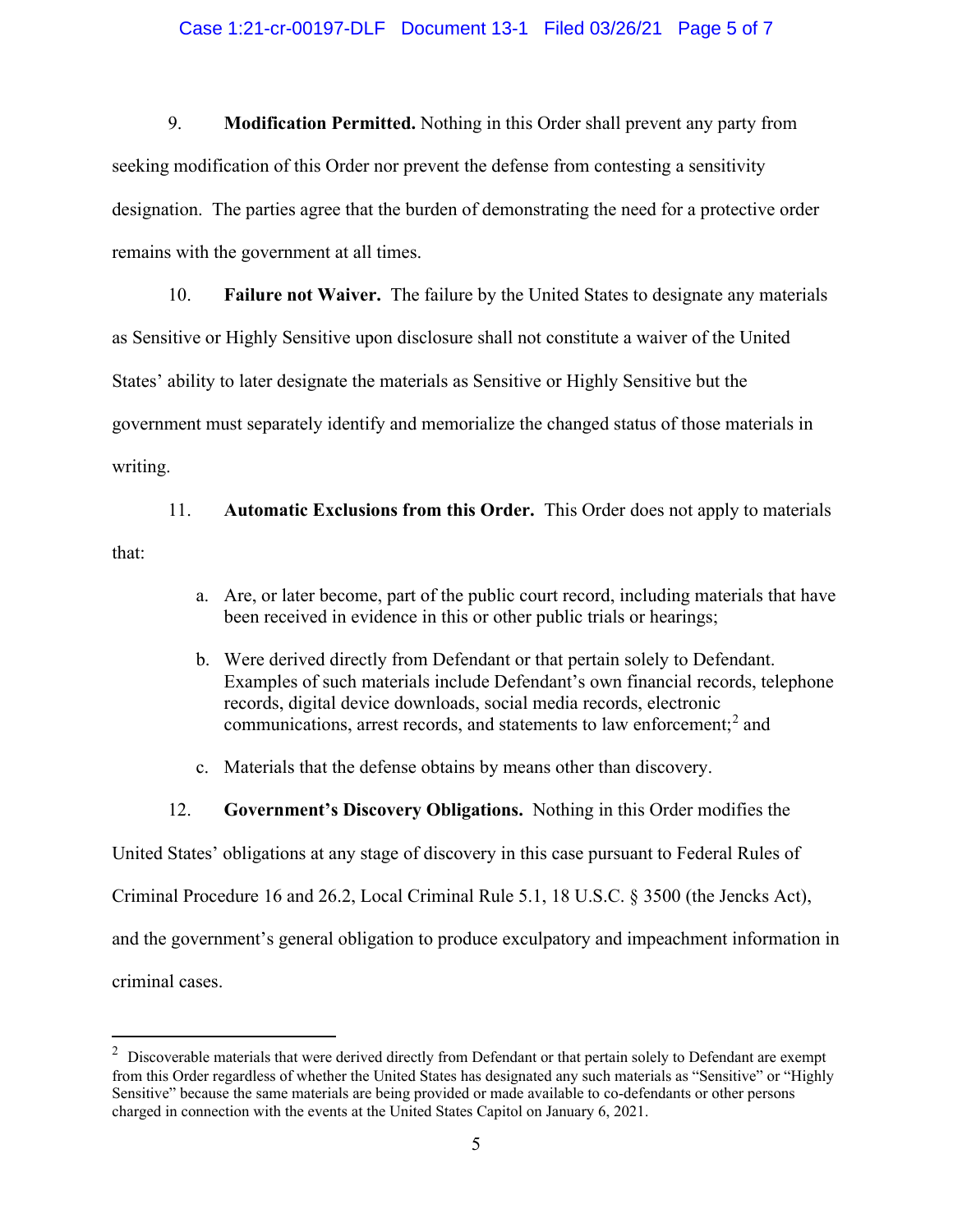#### Case 1:21-cr-00197-DLF Document 13-1 Filed 03/26/21 Page 6 of 7

13. **Defense Counsel's Obligations.** Defense counsel must provide a copy of this Order to, and review the terms of this Order with, members of the legal defense team, Defendant, and any other person, before providing them access to Sensitive or Highly Sensitive materials. Defense counsel must obtain a fully executed copy of Attachment A before providing Defendant access to Sensitive or Highly Sensitive materials, and must file a copy with the Court within one week of execution.

14. **No Ruling on Discoverability or Admissibility**. This Order does not constitute a ruling on the question of whether any particular material is properly discoverable or admissible and does not constitute any ruling on any potential objection to the discoverability or admissibility of any material.

15. **Duration.** The terms of this Order shall remain in effect after the conclusion of this case and the parties shall be bound by it unless otherwise ordered by the Court.

**SO ORDERED** this \_\_\_\_\_ day of \_\_\_\_\_\_\_\_\_\_, 2021.

HONORABLE DABNEY L. FRIEDRICH United States District Judge

\_\_\_\_\_\_\_\_\_\_\_\_\_\_\_\_\_\_\_\_\_\_\_\_\_\_\_\_\_\_\_\_\_\_\_\_\_